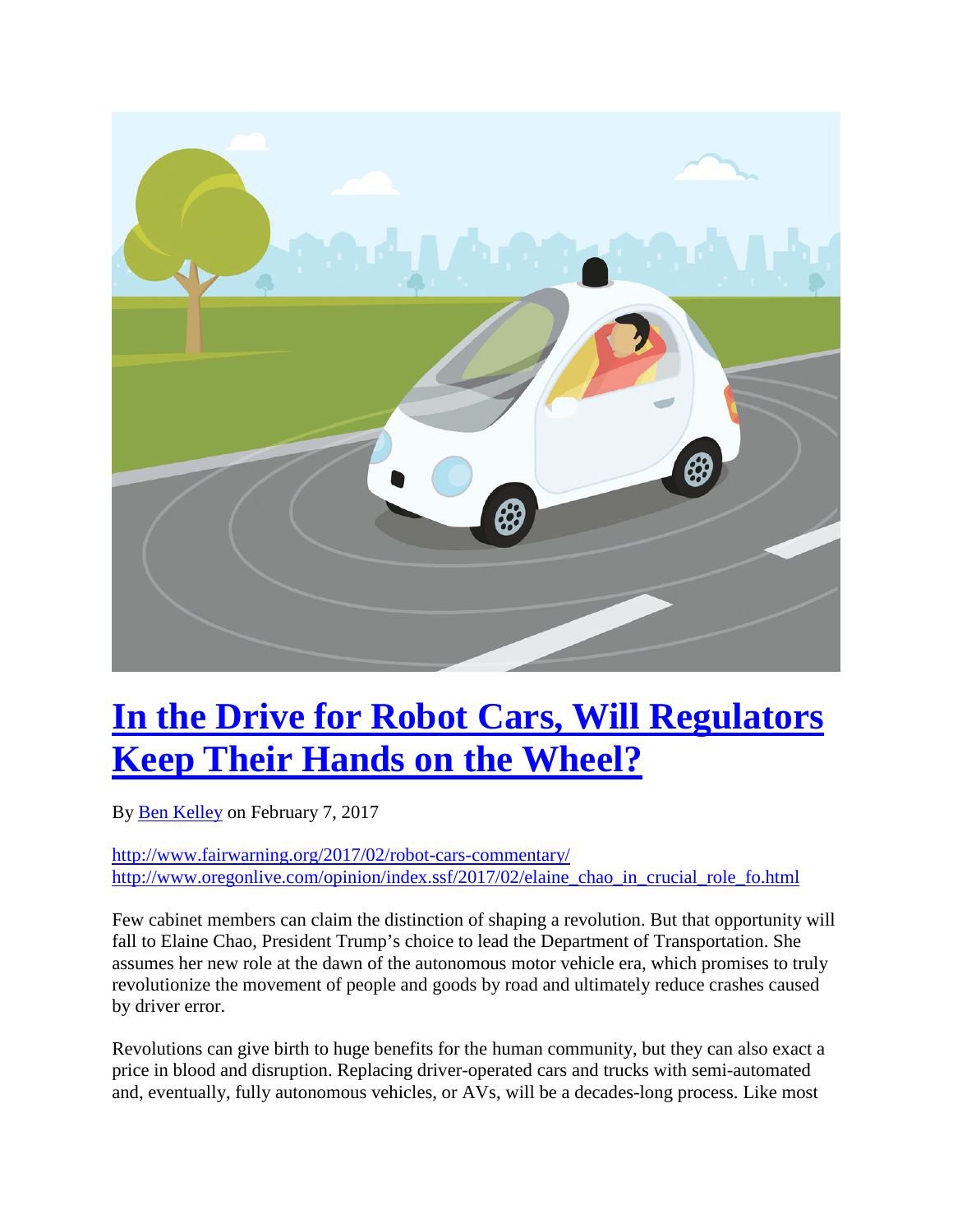revolutions, along the way it will be fraught with death, injury, and debate over who is responsible when harm occurs. Decisions by Ms. Chao and her department's National Highway Traffic Safety Administration, or NHTSA, will act as powerful influences – including a decision on whether to ignore the need for regulations and policies that ensure AV safety.

Chao's immediate task will be to address the [recent alarming upsurge](https://crashstats.nhtsa.dot.gov/Api/Public/ViewPublication/812332) in highway crash deaths. Ending a long trend of declining fatalities, 2015 saw more than 35,000 highway deaths, a 7.2 percent increase over 2014. The ominous trend continued into the first nine months of 2016, which saw 8 percent more deaths than in the same period the previous year. But equally important will be her approach to development of ["robot cars,"](http://www.iihs.org/iihs/news/desktopnews/driver-seat-robot-cars-wont-retire-crash-test-dummies-anytime-soon) as the Insurance Institute for Highway Safety has labelled them. Given the anti-regulation stance of the Trump administration, it is likely she will follow the path charted by Obama's Transportation Department by declining to issue binding safety regulations, and instead will negotiate permissive safety "guidelines" with commercial stakeholders in the new technology, most prominently the vehicle and software manufacturers eager to move self-driving cars into the salesroom and reap the resulting profits. Goldman Sachs has estimated that the market for advanced driver assistance systems and autonomous vehicles [could grow to \\$96 billion in 2025](http://www.reuters.com/article/us-mobiley-autos-deals-idUSKCN11K1X8) from only \$3 billion last year.

But along with for-profit enterprises, stakeholders also include safety and public health advocates concerned that in the rush to get autonomous vehicles onto the nation's highways, the dangers of deaths and injuries will be minimized or overlooked. Clarence Ditlow, the late director of the Center for Auto Safety, warned last summer in a [USA Today op-ed](http://www.usatoday.com/story/opinion/2016/08/30/driverless-cars-nhtsa-center-for-automotive-safety-editorials-debates/89601112/) that the Transportation Department's failure to issue safety standards for AVs "creates a safety vacuum that will inevitably lead to consumers dying as unwitting guinea pigs in crashes of unproven driverless vehicles." And in [an address last year,](https://www.ntsb.gov/news/speeches/CHart/Pages/hart_20160401.aspx) Christopher Hart, chairman of the National Transportation Safety Board, warned of "unintended consequences as passenger vehicles become increasingly automated."

"Automakers aim to market fully self-driving cars, but stay tuned," he said. "Assuming that the first wave will be an autonomous vehicle that needs human monitoring, what will happen along the way, when all that day-to-day driving skill goes away? And will the driver take the monitoring role seriously when he or she thinks the car is in charge? What does driver education look like when the car is sometimes driving itself, but at other times needs human intervention?"

The crash in Florida a month later, of a Tesla being controlled by its misleadingly named "Autopilot" system, seemed to bear out Hart's concern. The driver was killed when the car crashed into a truck that the Autopilot had failed to discern. [According to some reports](http://www.latimes.com/business/autos/la-fi-hy-tesla-autopilot-20170119-story.html), the truck driver told police he heard a Harry Potter video still playing in the mangled Tesla.. A federal investigation of the crash has [found no defect](http://www.wsj.com/articles/u-s-regulators-to-close-tesla-autopilot-probe-1484845021) in the Autopilot system, but did not address the possibility that the driver was lulled into turning over control of the car to the 'Autopilot'' system because its name suggested it was safe to do so.

The clash between safety advocates and manufacturers over regulation of autonomous vehicles is reminiscent of the one leading up to passage of the first auto safety laws 50 years ago. Then, the auto companies urged Congress to let them self-regulate. Safety proponents warned that the industry's well-documented failures to incorporate basic safety features into new cars proved the